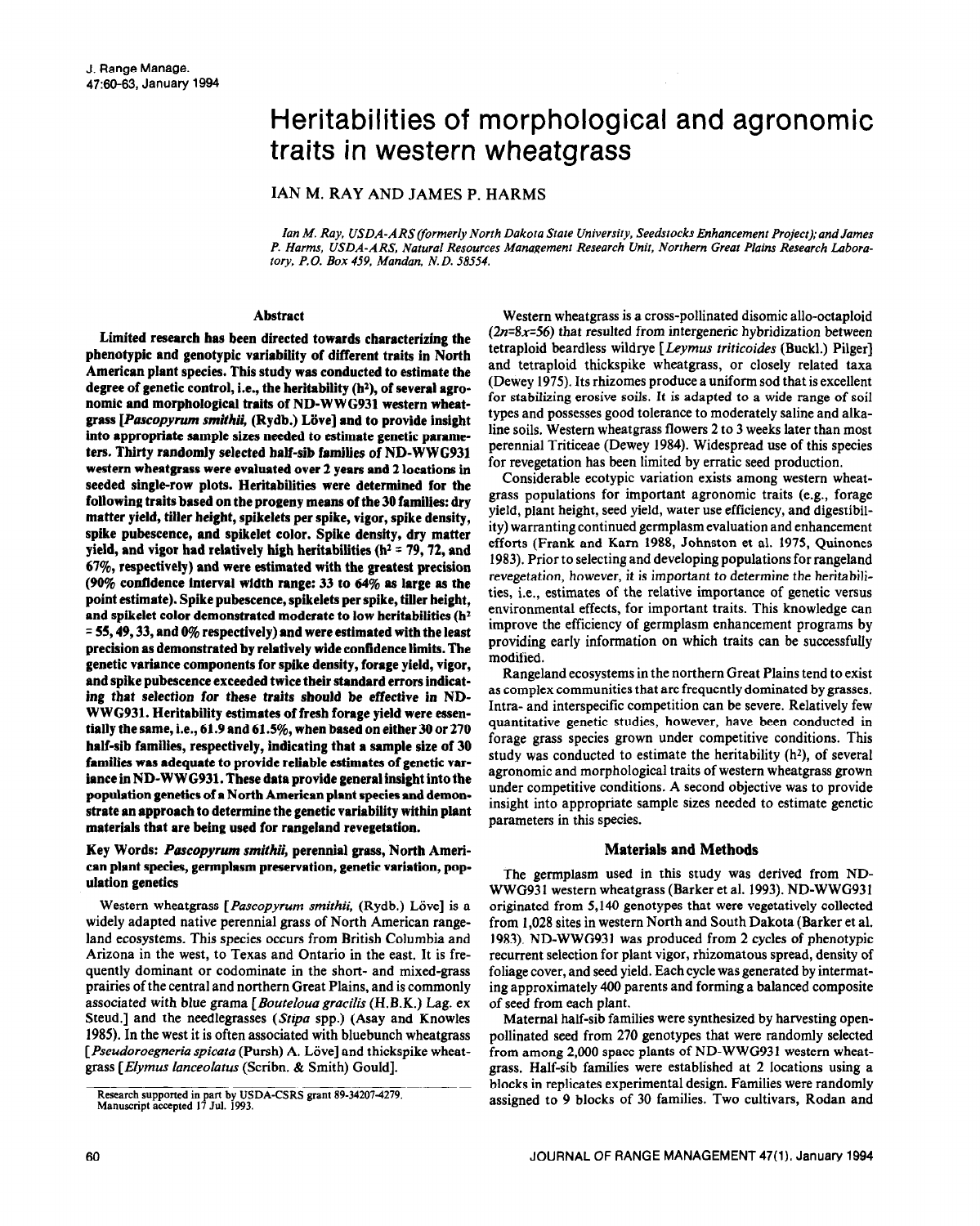Walsh were included in each block. Families were represented by single 1.5-m rows that were seeded at a rate of 0.6 g plot<sup>-1</sup> (i.e., approximately 100 seed  $m^{-1}$ ). Plots were spaced 1.2 m apart and were separated by a single border row of tetraploid crested wheatgrass (experimental population M-3478). Three and 2 replicates of the experiment were established near Mandan, N.D., on 29 May 1990 (Location 1) and 1 June 1990 (Location 2). The 2 sites are located approximately 5 km apart. The soil at Location 1 is a Wilton silt loam (fine-silty, mixed Pachic Haploborolls), while the soil at Location 2 is a Parshall fine sandy loam (coarse-loamy, mixed Pachic Haploborolls). Nitrogen was not applied to either nursery during this study because soil fertility tests in September 1990 indicated approximately 130 and 120 kg ha-' N at location 1 and 2, respectively. The nurseries were not cultivated and received only natural precipitation, which totaled 340 mm, 414 mm, and 363 mm, in 1990, 1991, and 1992, respectively. Single applications of Lasso<sup>1</sup> (2-Chloro-2'-6'-diethyl-N-[methoxymethyl]-acetanilide; Monsanto Agricultural Co., St. Louis, MO.) were applied at a rate of 3.36 kg a.i.  $ha^{-1}$  in May 1991 and 1992 to control warm-season annual species.

Heritabilities on a progeny mean basis were determined from estimates of variance components for 30 half-sib families (i.e., 1 block) that were randomly selected from among the 270 entries of ND-WWG931. The following traits were evaluated at both locations: dry matter yield, tiller height, vigor, spike density, spikelets per spike, and spikelet color. Spike pubescence was measured at Location 1 only. Fresh forage yield was also measured for all 270 families at Location 1 only. Data were collected the second week of July, (i.e., 2 weeks post anthesis) in 1991 and 1992 and were expressed on a plot mean basis. Forage yield  $(g \text{ plot}^{-1})$ , was determined by clipping each plot at a uniform height with a sickle bar harvester. Forage samples of all 270 families were immediately weighed to determine fresh forage yield and the samples from the selected 30 families were then placed in a cloth bag, dried at 60' C for 48 hours, and reweighed to determine dry matter yield. Tiller height (cm) was determined by measuring the tallest spike (i.e., inflorescence) from each of 3 random subsamples containing 10 spikes. Spike density and forage vigor, a visual estimate of forage yield and degree of rhizomatous spread, were evaluated relative to Rodan using a scale of 1 to 5 where:  $1 = 0$  to 20%,  $2 = 21$  to 40%,  $3 = 1$ 41 to 60%,  $4 = 61$  to 80%, and  $5 = 81$  to 100% of the spike density or vigor of Rodan. Spikelets per spike, spike pubescence, and spikelet color were determined from 3 spikes that were randomly selected from each plot. Spike pubescence was evaluated on a scale of 1 to 4 where  $1 =$  glabrous and  $4 =$  dense pubescence. Spikelet color was

**'Mention of a trademark, proprietary product, or vendor does not constitute endor-sement by the USDA and does not imply approval to the exclusion of other products or vendors that may also be suitable.** 

evaluated on a scale of 1 to 5 where  $1 = no$  anthocyanin pigment  $(i.e., green)$  and  $5 =$  darkly pigmented.

Years  $(Y)$ , locations  $(L)$ , families  $(F)$ , and replicates  $(R)$  were considered random. For traits that were evaluated on a scale of 1 to 4 or 1 to 5, the data were rank transformed across years, locations, and replicates/locations prior to applying analysis of variance procedures (Conover and Iman 1976). Analyses of variance were computed as a split-plot in time and the mean squares of the interaction effects having replicates as a factor were pooled as an experimental error term. Tests of significance were conducted based on the expected mean squares (EMS). Calculation of approximate F tests was not necessary, because the mean square of most family by environment interaction effects were less than the error mean square.

Genetic and phenotypic variances and their standard errors were calculated based on the EMS using conventional procedures (Anderson and Bancroft 1952). Negative variance component estimates were considered to be equal to 0. Heritability on a progeny mean basis was expressed as the ratio of the genetic variance component to the phenotypic variance (Knapp et al. 1985);

$$
h^2 = \sigma^2 g / (\sigma^2 g + \sigma^2 g y / y + \sigma^2 g) / 1 + \sigma^2 g y / y l + \sigma^2 e / y l r)
$$
 (1)

where  $\sigma^2$ <sub>g</sub>,  $\sigma^2$ <sub>gl</sub>,  $\sigma^2$ <sub>gy</sub>,  $\sigma^2$ <sub>gy</sub>, and  $\sigma^2$ <sub>e</sub> are the genetic variance component and the variance components due to genotype by year, genotype by location, genotype by year by location, and experimental error, respectively. Two-sided 90% confidence intervals were also computed to determine the precision of heritability estimates. The lower  $90\%$  confidence limit for  $h<sup>2</sup>$  was defined as

$$
1 - \left[ \mathbf{F}_{\alpha/2: \mathbf{df} \mathbf{1}, \mathbf{df} }^{\dagger} \right] \tag{2}
$$

and the upper 90% confidence limit was defined as

$$
1 - [F_{\alpha/2: df1, df2}(F)]^T
$$
  
where F = (1 - h<sup>2</sup>)<sup>-1</sup> (Knapp et al. 1987).

## **Results and Discussion**

Intra- and interspecific competition for available soil water were likely severe because crested and western wheatgrass initiate spring growth at approximately the same time. Furthermore, crested wheatgrass completes its development 2 to 3 weeks earlier and produces significantly more forage than western wheatgrass (Frank et al. 1985). Competition for soil water was probably greatest prior to the third week of June in 1992 when total precipitation was  $54\%$ below normal (based on a 78-year average).

In 1991 all plots of western wheatgrass were clearly distinguishable as single rows with some degree of rhizome production. The basal area of each plot increased significantly from 1991 to 1992 as

**Table 1. Yearly means and ranges (in parentheses) of agronomic and morphological traits of 30 half-sib families of** ND-WWG931 western wheatgrass and the cultivars, Rodan and Walsh.

| Year      | Trait                   |                  |                               |                                                    |                  |                     |                   |  |
|-----------|-------------------------|------------------|-------------------------------|----------------------------------------------------|------------------|---------------------|-------------------|--|
|           | Dry matter<br>vield     | Tiller<br>height | <b>Spikelets</b><br>per spike | Vigor                                              | Spike<br>density | Spike<br>pubescence | Spikelet<br>color |  |
|           | $(g \text{ plot}^{-1})$ | (cm)             | $(no. spike^{-1})$            | (visual score <sup><math>\uparrow</math></sup> ) - |                  |                     |                   |  |
| 1991      | 180.0                   | 84.3             | 11.9                          | 3.3                                                | 3.2              | 1.4                 | 1.7               |  |
|           | $(44.4 - 286.5)$        | $(77.3 - 92.9)$  | $(9.6 - 14.2)$                | $(1.5 - 4.6)$                                      | $(1.4 - 4.2)$    | $(1.0 - 2.8)$       | $(1.0 - 3.0)$     |  |
| 1992      | 189.2                   | 53.6             | 10.2                          | 3.9                                                | 4.2              | 1.5                 | 2.3               |  |
|           | $(83.0 - 238.8)$        | $(45.6 - 63.1)$  | $(8.7 - 12.1)$                | $(2.2 - 4.9)$                                      | $(2.3 - 5.0)$    | $(1.0 - 3.1)$       | $(1.7 - 3.1)$     |  |
|           | 184.6                   | 68.2             | 11.1                          | 3.5                                                | 3.6              | 1.4                 | 2.0               |  |
| Rodan     | 284.6                   | 76.2             | 11.6                          | 5.0                                                | 5.0              | 1.2                 | 1.8               |  |
| Waslh     | 135.9                   | 69.8             | 10.3                          | 2.9                                                | 4.5              | 1.6                 | 1.6               |  |
| LSD(0.05) | 51.9                    | 4.9              | 1.2                           | 0.7                                                | 0.7              | 0.5                 | 0.5               |  |

**TEvaluated on a scale of 1 to 4 or 1 to 5 (see Materials and Methods for definition of scale).**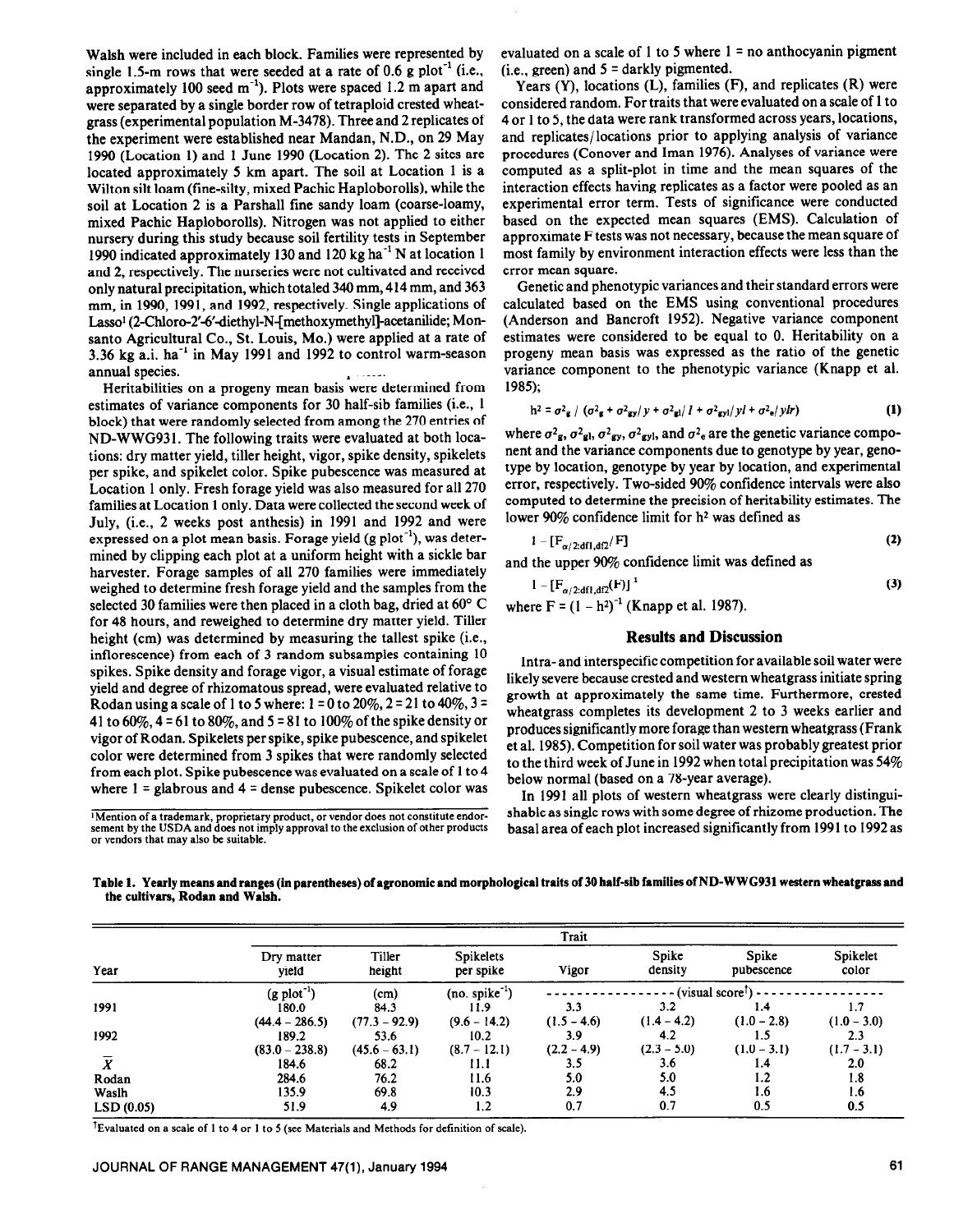### Table 2. Significance of mean squares from analysis of variance for various morphological and agronomic traits of 30 half-sib families of ND-WWG931 **western wheatgrass.**

| Source of<br>Variation    | Dry matter<br>vield     | Tiller<br>height | <b>Spikelets</b><br>per spike | Vigor     | Spike<br>density    | Spike<br>pubescence      | Spikelet<br>color |
|---------------------------|-------------------------|------------------|-------------------------------|-----------|---------------------|--------------------------|-------------------|
|                           | $(g \text{ plot}^{-1})$ | (cm)             | $(no. spike^{-1})$            |           | $(visual score1) -$ |                          |                   |
| Half-sib                  |                         |                  |                               |           |                     |                          |                   |
| Families (F)              | $***$                   | <b>NS</b>        | ۰                             | **        | - 李家 (              | $\bullet^{\prime\prime}$ | NS                |
| $F \times \text{Year}(Y)$ | NS                      | NS               | <b>NS</b>                     | <b>NS</b> | <b>NS</b>           | <b>NS</b>                | NS                |
| $F \times$ Location (L)   | NS                      | <b>NS</b>        | NS                            | <b>NS</b> | <b>NS</b>           | —                        | NS                |
| FXYXL                     | NS                      |                  | <b>NS</b>                     | <b>NS</b> | <b>NS</b>           | $\overline{\phantom{a}}$ | 余本                |
| CV, %                     | 23.1                    | 7.9              | 12.6                          | 31.0      | 31.7                | 42.9                     | 46.1              |

I Evaluated on a scale of 1 to 4 or 1 to 5 (see Materials and Methods for definition of scale). Data were rank transformed prior to analysis.<br>+Data not available because trait was measured at only 1 location.<br>\*\*\*Significa

 $N<sup>8</sup>$ Not significant,  $\overline{P}$  $\geq$ 0.05.

a **result** of **rhizome production, and** most 1992 plots consisted of a uniform sod contained within the crested wheatgrass border rows. Biomass production, however, did not increase significantly over years due to limited precipitation during April through June of 1992 (Table 1). Drought reduced tiller height significantly, and the population distribution for this trait showed no overlap between years. Spike size, as estimated by the number of spikelets per spike, also decreased in response to drought. Rhizome production increased the basal area of each plot and resulted in an increase in vigor scores over years. Spike density increased from 1991 to 1992. This may be attributed, in part, to favorable moisture conditions that occurred in the fall of 1991 during reproductive tiller initiation. Spike pubescence was relatively unaffected over years. Spikelet color was more intense in 1992 than in 1991, most likely as a result of cool, cloudy weather that occurred prior to scoring in 1992.

Variation among families was significant across years and locations for dry matter yield, spikelets per spike, vigor, and spike density; and across years for fresh forage yield (data not shown) and spike pubescence (Table 2). Variation among families was not significant ( $P \ge 0.10$ ) for either tiller height or spikelet color. Fresh forage yield and dry matter yield were highly correlated ( $r = 0.99$ ,  $P<0.01$ ). The correlation coefficients of vigor with fresh forage yield and dry matter yield were 0.88 and 0.85 ( $P<0.01$ ), respectively, indicating that vigor can be used reasonably well to predict forage yield. Significant genotype by environment interactions were detected only for the family by year by location ( $F \times Y \times L$ ) interaction of tiller height and spikelet color. In alfalfa (Teuber et al. 1991) and crested wheatgrass (Lamb et al. 1984), significant genotype by year interactions were not detected for forage yield; however, genotype by location interactions were significant ( $P \le 0.01$ ) for this trait. In intermediate wheatgrass significant genotype by year ( $P\leq 0.05$ ) and genotype by location ( $P\leq 0.01$ ) interactions were detected (Vogel et al. 1986). For each of these studies, however, the variance components for the genotype by environment interactions were small relative to the genetic variance. Although the soil textures between the 2 locations used in our study were very different, the close proximity of the sites may account for the lack of significant genotype by location interactions.

Barker et al. (1989) reported a broad-sense heritability estimate of 95% for dry matter yield in western wheatgrass using 12 clonally replicated genotypes. Heritability estimates using variance components from half-sib family means (approaching narrow-sense heritability) ranged from 0 to 79% (Table 3). Precision among estimates varied as demonstrated by differences in the confidence interval widths. In general, traits evaluated based on whole-plot measurements were estimated most precisely. Dry matter yield, vigor, and spike density had relatively high heritabilities, ranging from 67 to 79%, with confidence interval widths ranging from 33 to 64% as large as the point estimate. Traits that were determined by subsampling within each plot were estimated with the least precision. Tiller height, spikelets per spike, spike pubescence, and spikelet color demonstrated moderate to low heritabilities (range 0 to 56%) and had relatively wide confidence intervals. Subsample sizes may have been inadequate to accurately measure these traits.

## **Table 3. Heritability estimates with 90% confidence limits for morphological and agronomic traits of 30 half-sib families from ND-WWG931 western wheatgrass.**

| Trait                                     | Herita-<br>bility (%) | Lower<br>limit | Upper<br>limit | Width <sup>‡</sup> |
|-------------------------------------------|-----------------------|----------------|----------------|--------------------|
| Dry matter yield $(g \text{ plot}^{-1})$  | 72.3                  | 58.1           | 82.1           | 33.1               |
| Tiller height (cm)                        | 33.3                  | 0.0            | 64.2           | 192.8              |
| Spikelets per spike<br>$(no. spike^{-1})$ | 49.2                  | 5.5            | 72.7           | 136.6              |
| Vigor <sup>†</sup>                        | 67.3                  | 39.2           | 82.4           | 64.2               |
| Spike density <sup>†</sup>                | 78.5                  | 60.0           | 88.4           | 36.2               |
| Spike pubescence <sup>†</sup>             | 55.6                  | 17.4           | 76.1           | 105.6              |
| Spikelet color <sup>†</sup>               | 0.0                   | 0.0            | 46.2           |                    |

tEvaluated on a scale of I to 4 or 1 to 5 (see Materials and Methods **for** explanation of scale). Data were rank transformed prior to analysis.<br>‡Expressed as the ratio (%) of the confidence interval width relative to the heritability point estimate.

This study also provides information pertaining to the adequacy of population sample sizes for determining heritability estimates in western wheatgrass. For ND-WWG931, heritability estimates of forage yield over 2 years and 1 location were essentially the same, i.e., 61.9 and 61.5%, when based on either 30 or 270 half-sib families, respectively. Relative confidence interval widths for this trait were  $26\%$  (F<sub>0.05:29,116</sub> = 1.56; upper limit = 75.6, lower limit = 59.5), and 21% **(F0.05:261,1044 =** 1.18; upper limit = 67.4, **lower hit =**  54.6) as large as the point estimate when based on either 30 or 270 families, respectively. These data indicate that a random sample of 30 families from a population should provide a precise estimate of genetic variance. Relative to larger populations, however, some loss of precision will likely occur as a result of fewer degrees of freedom in the F tests.

Heritability is estimated from the degree of resemblance among relatives (Falconer 1989). In germplasm enhancement programs half-sib, full-sib, and  $S_1$  progeny are commonly used. Full-sib or  $S_1$ progeny, however, may provide inflated heritability estimates because the additive genetic variance is confounded with dominance genetic variance, additive by dominance, and dominance forms of epistatic variance. Half-sib families, therefore, provide more precise estimates of additive genetic variance. In ND-WWG931 western wheatgrass, the genetic variance components for dry matter yield, vigor, spike density, and spike pubescence